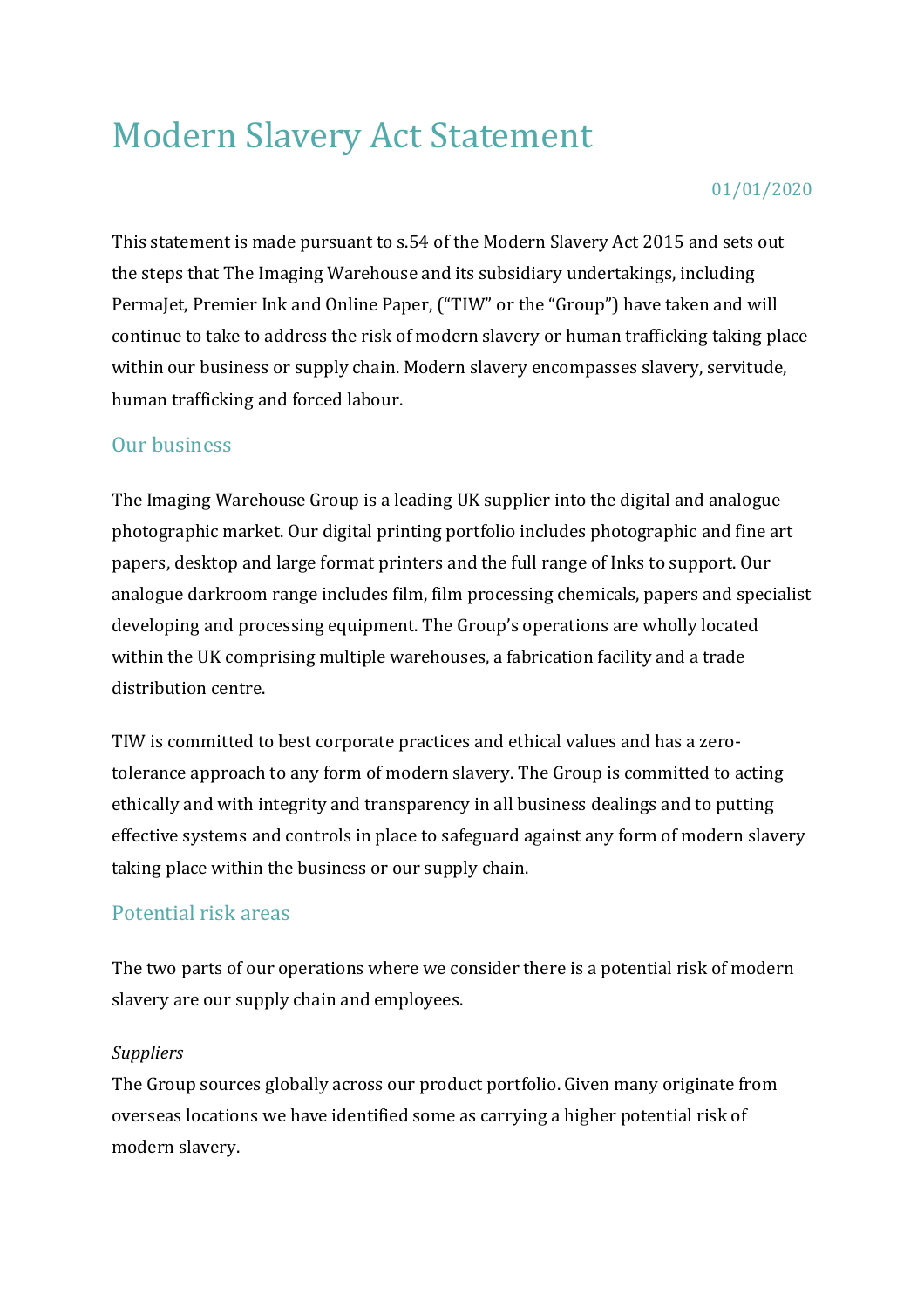#### *Employees*

The group currently has 18 employees all of whom are based in the UK. Risk areas include the right to work in the UK and minimum statutory pay provisions. These are judged as extremely low probability but something to be mindful of.

We view our overall risk to be low.

## Policies and procedures

In order to mitigate the risk of modern slavery within the risk areas identified the Group operates a number of policies and practices covering suppliers and recruitment.

Following training in 2018 & 2019, the Group undertook the following activities during the year:

- 1. Senior management cascaded the key themes of Modern Slavery to their own teams as appropriate.
- 2. Major suppliers completed a Supplier Assessment questionnaire providing details about how they conduct business including confirming they have a policy that ensures their employees are treated fairly with equal opportunities designed to eliminate victimisation and forced labour. The questionnaire also asks whether they ensure their suppliers have a similar policy.

Through 2020 & 2021, the Group intends to:

- 1. Perform a risk assessment of all significant suppliers to identify further suppliers that we require to complete the Supplier Assessment questionnaire detailed above. The outcome of all Supplier Assessments will be reviewed by senior members of the procurement team, risk assessed with follow up enquiries and actions put in place as required.
- 2. All significant suppliers will be written to clarifying the TIW Group policy and expectations to ensure they comply with the Modern Slavery Act.
- 3. Recruitment through agencies will cease and all future recruitment will be bought in house to ensure compliancy against modern slavery.